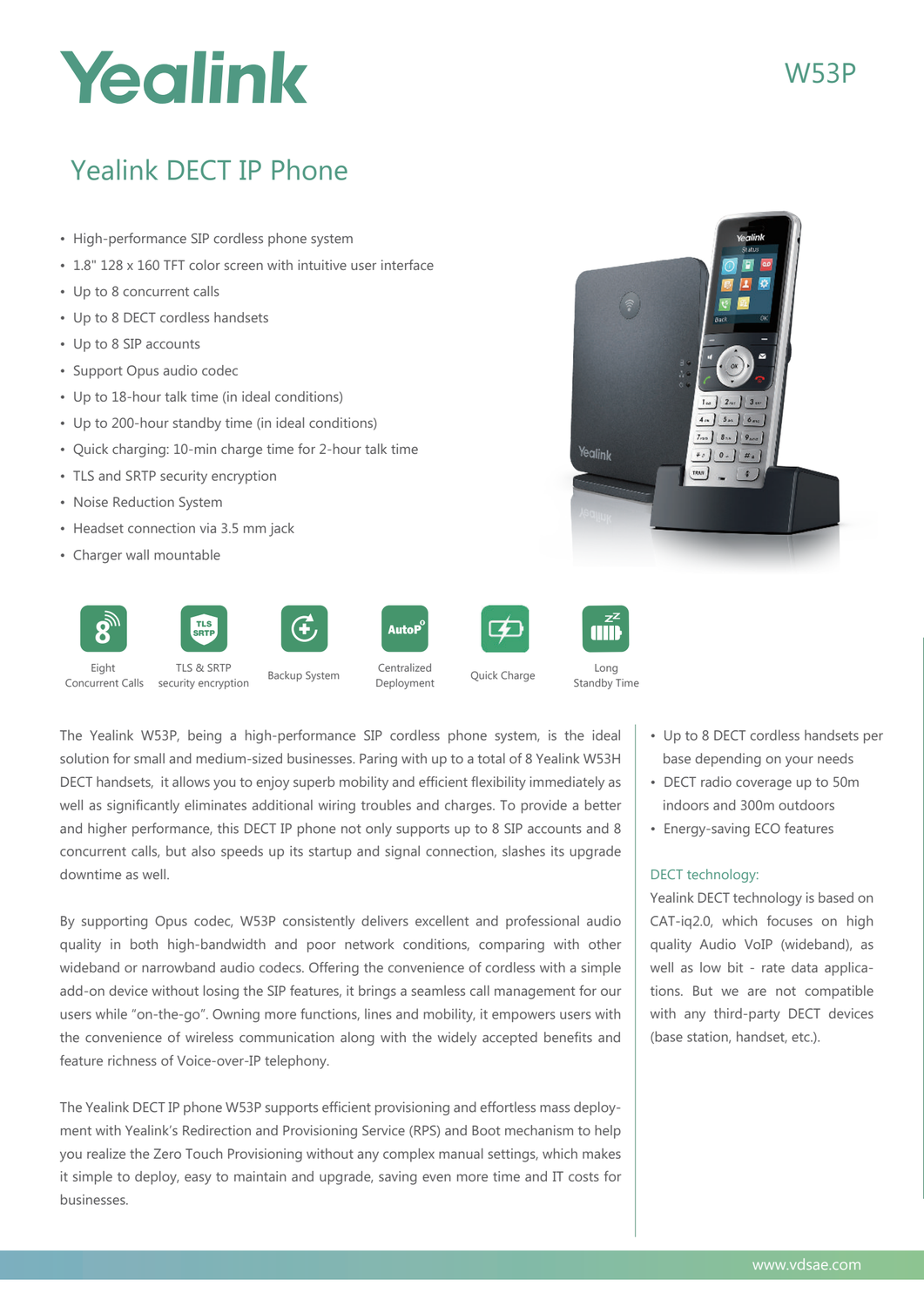## Yealink

## W53P Specifications

| <b>Phone Features</b>                             | <b>Audio Features</b>                            | <b>Physical Features</b>                               |
|---------------------------------------------------|--------------------------------------------------|--------------------------------------------------------|
| > Up to 8 simultaneous calls                      | > Full-duplex speakerphone                       | > Indoor Range: 50m (in ideal conditions)              |
| > Up to 8 handsets                                | > Hearing Aid Compatibility (HAC) compliant      | > Outdoor Range: 300m (in ideal conditions)            |
| > Up to 8 SIP accounts                            | > Receiver volume control: 5 steps               | > Standby Time: 200 hours (in ideal conditions)        |
| > Up to 2 simultaneous calls per handset          | > Ringer volume control: 5 steps+off             | > Talk Time: 18 hours (in ideal conditions)            |
| > Up to 5 repeaters per base station (RT20/RT20U) | > Multiple advisory tones                        | > 1.8" 128 x 160-pixel TFT color display               |
| > Up to 6 repeaters per base station (RT30)       | > Acoustic warning for low battery status        | > Desktop or wall mountable                            |
| > Handset selection for receiving call            | >DTMF                                            | > LCD backlight, key backlight                         |
| > Handset and number selection for placing call   | > Wideband codec: Opus, AMR-WB (optional), G.722 | > Energy-saving ECO mode/ECO Mode+                     |
| > Paging, intercom, auto answer, dial plan        | > Narrowband codec: PCMU, PCMA, G.726, G.729,    | > 12 key numerical keypad, 5 navigation keys,          |
| > Call hold, call transfer, 3-way conference      | iLBC                                             | 2 softkeys, 6 function keys, 6 shortcut keys           |
| > Switching between calls                         | > VAD, CNG, AGC, PLC, AJB                        | > Three LED indicators on W60B:                        |
| > Call waiting, mute, silence, DND                | > AEC (supported by W53H)                        | - 1 x Registration LED                                 |
| > Caller ID with name and number                  | > Support VQ-RTCPXR (RFC6035), RTCP-XR           | - 1 x Network Status LED                               |
| > Anonymous call, Anonymous call rejection        |                                                  | - 1 x Power Indicator LED                              |
| > Call forward (always/busy/no answer)            | <b>Network Features</b>                          | > External Yealink AC adapter:                         |
| > Speed dial, voicemail, redial                   | > SIP v1 (RFC2543), v2 (RFC3261)                 | AC 100-240V Input and DC 5V/600mA Output               |
| > Message Waiting Indication (MWI)                | > SNTP/NTP                                       | > Color: Handset: Alabaster Silver; Base: Classic Grey |
| > Music on hold (server-based)                    | > VLAN (802.1Q and 802.1P)                       | > Phone size: 150mm x 48.4mm x 25mm                    |
| > Local phonebook for up to 800 entries           | > 802.1x, LLDP                                   | > Base station size: 130mm x 100mm x 25.1mm            |
| (store in the base)                               | > STUN Client (NAT Traversal)                    | > Operating humidity: 10~95%                           |
| > Remote phonebook/LDAP                           | > UDP/TCP/TLS                                    | > Operating temperature: 0~+40°C (+32~104°F)           |
| > Phonebook search/import/export                  | > IP assignment: static/DHCP                     |                                                        |
| > Call history (all/missed/placed/received)       | > Support outbound proxy server backup           | Package Features                                       |
| > Direct IP call without SIP proxy                | Security                                         | > Package content:                                     |
| > Reset to factory, reboot                        | > Open VPN                                       | - W53H Handset                                         |
| > Keypad lock, emergency call                     | > Transport Layer Security (TLS)                 | - W60B Base Station                                    |
| > Broadsoft directory, BroadSoft call log         | > HTTPS (server/client), SRTP (RFC3711)          | - Base Stand                                           |
| > Broadworks feature key synchronization          | > Digest authentication                          | - Charger Cradle                                       |
| > Shared Call Appearance (SCA)                    | > Secure configuration file via AES encryption   | - Two Power Adapters                                   |
|                                                   | > Support SHA256/SHA512/SHA384                   | - Ethernet Cable                                       |
| Personalization                                   | > Three-level configuration mode: Admin/Var/User | - Belt Clip                                            |
| > 9 ringer melodies                               |                                                  | - Rechargeable Battery                                 |
| > Screen saver                                    | <b>DECT</b>                                      | - Quick Start Guide                                    |
| > Multilingual user interface                     | > Frequency bands:                               | - Handset Protective Case (Optional)                   |
| Management                                        | 1880 - 1900 MHz (Europe), 1920 - 1930 MHz (US)   | > Qty/CNT: 10 PCS                                      |
| > Auto-provision via TFTP/FTP/HTTP/HTTPS/RPS      | > DECT Standards: CAT-ig2.0                      | > Giftbox size: 205mm*176mm*95mm                       |
| > Auto-provision with PnP                         |                                                  | > Carton meas: 502mm* 362mm*211mm                      |
| > Handset upgrade: OTA (Over-The-Air)             | Interface                                        | > N.W: 6.9 kg                                          |
| > Configuration: browser/phone/auto-provision     | > 1 x RJ45 10/100M Ethernet port                 | > G.W: 7.5 kg                                          |
| > Trace package and system log export             | > Power over Ethernet (IEEE 802.3af), Class 1    |                                                        |
|                                                   | > Headset jack (3.5 mm)                          |                                                        |

#### Compliance

CE FC SE REACH ISO 9001 A HAC broadsoft 3CX. Asterisk<sup>e</sup> metaswitch